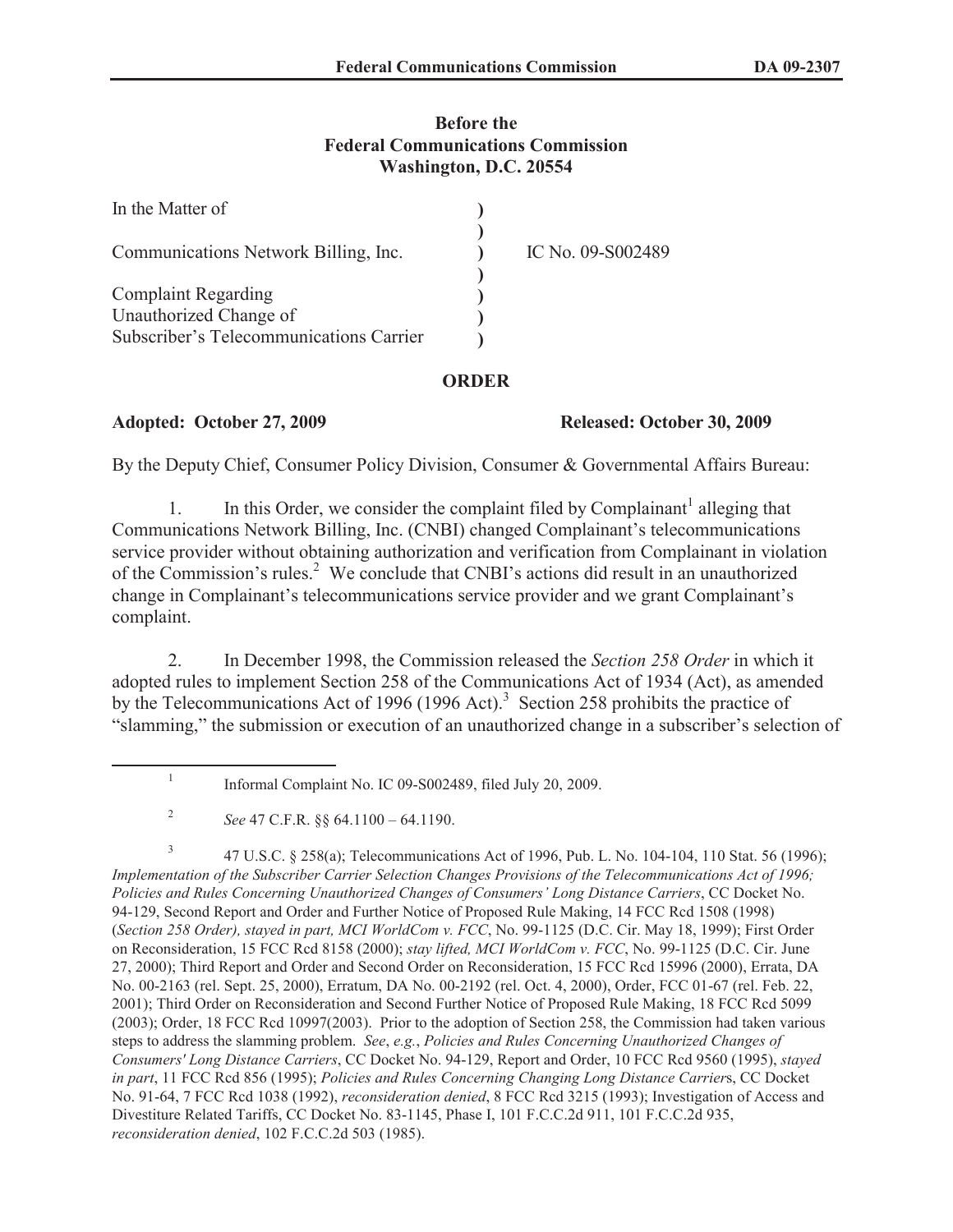a provider of telephone exchange service or telephone toll service.<sup>4</sup> In the *Section 258 Order*, the Commission adopted aggressive new rules designed to take the profit out of slamming, broadened the scope of the slamming rules to encompass all carriers, and modified its existing requirements for the authorization and verification of preferred carrier changes. The rules require, among other things, that a carrier receive individual subscriber consent before a carrier change may occur.<sup>5</sup> Pursuant to Section 258, carriers are absolutely barred from changing a customer's preferred local or long distance carrier without first complying with one of the Commission's verification procedures.<sup>6</sup> Specifically, a carrier must: (1) obtain the subscriber's written or electronically signed authorization in a format that meets the requirements of Section 64.1130 ; (2) obtain confirmation from the subscriber via a toll-free number provided exclusively for the purpose of confirming orders electronically; or (3) utilize an independent third party to verify the subscriber's order.<sup>7</sup>

3. The Commission also has adopted liability rules. These rules require the carrier to absolve the subscriber where the subscriber has not paid his or her bill. In that context, if the subscriber has not already paid charges to the unauthorized carrier, the subscriber is absolved of liability for charges imposed by the unauthorized carrier for service provided during the first 30 days after the unauthorized change. $8\text{ }$  Where the subscriber has paid charges to the unauthorized carrier, the Commission's rules require that the unauthorized carrier pay 150% of those charges to the authorized carrier, and the authorized carrier shall refund or credit to the subscriber 50% of all charges paid by the subscriber to the unauthorized carrier.<sup>9</sup> Carriers should note that our actions in this order do not preclude the Commission from taking additional action, if warranted, pursuant to Section 503 of the Act.<sup>10</sup>

4. We received Complainant's complaint on July 20, 2009, alleging that Complainant's telecommunications service provider had been changed from AT&T, Inc. (AT&T) to CNBI without Complainant's authorization. Pursuant to Sections 1.719 and 64.1150 of our rules, <sup>11</sup> we notified CNBI of the complaint and CNBI responded on August 14, 2009.<sup>12</sup>

4 47 U.S.C. § 258(a).

5 *See* 47 C.F.R. § 64.1120.

7 *See* 47 C.F.R. § 64.1120(c). Section 64.1130 details the requirements for letter of agency form and content for written or electronically signed authorizations. 47 C.F.R. § 64.1130.

8 *See* 47 C.F.R. §§ 64.1140, 64.1160. Any charges imposed by the unauthorized carrier on the subscriber for service provided after this 30-day period shall be paid by the subscriber to the authorized carrier at the rates the subscriber was paying to the authorized carrier at the time of the unauthorized change. *Id.*

9 *See* 47 C.F.R. §§ 64.1140, 64.1170.

<sup>10</sup> *See* 47 U.S.C. § 503.

<sup>11</sup> 47 C.F.R. § 1.719 (Commission procedure for informal complaints filed pursuant to Section 258 of the Act); 47 C.F.R. § 64.1150 (procedures for resolution of unauthorized changes in preferred carrier).

<sup>6</sup> 47 U.S.C. § 258(a).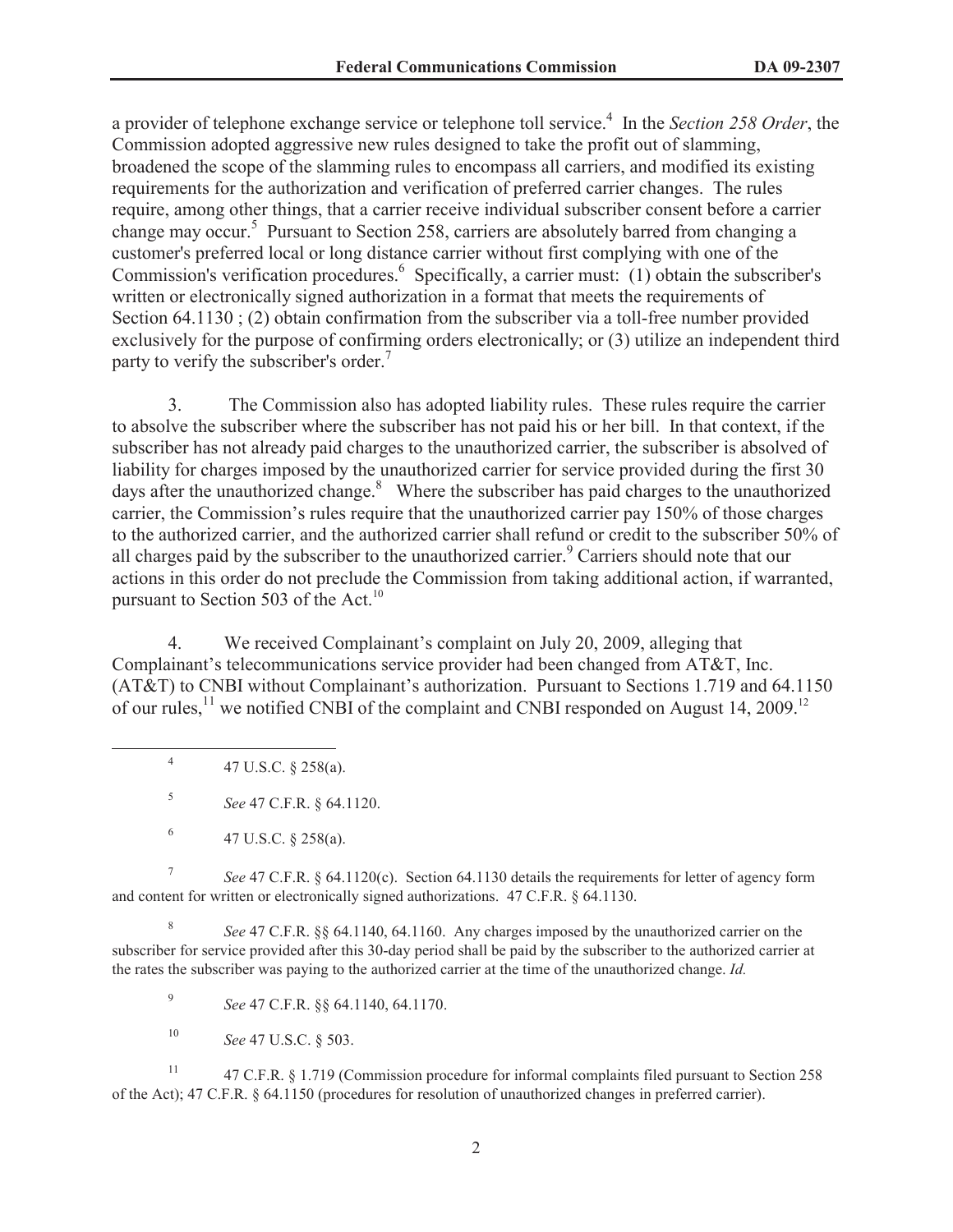CNBI states that authorization was received and confirmed through third party verification (TPV). The Commission's rules state that the verifier may not make any misleading description of the transaction.<sup>13</sup> We have reviewed the TPV submitted with CNBI's response and find that CNBI's verifier, however, stated, "I just need a moment of your time to verify and confirm your account information." The purpose of the call is to obtain verification and authorization to switch carriers, and not to "verify and confirm account information." Therefore, we find that CNBI's actions resulted in an unauthorized change in Complainant's telecommunications service provider and we discuss CNBI's liability below.<sup>14</sup>

5. Pursuant to Section 64.1170(b) our rules, CNBI must forward to AT&T an amount equal to 150% of all charges paid by the subscriber to CNBI along with copies of any telephone bills issued from CNBI to the Complainant.<sup>15</sup> Within ten days of receipt of this amount, AT&T shall provide a refund or credit to Complainant in the amount of 50% of all charges paid by Complainant to CNBI. Complainant has the option of asking AT&T to re-rate CNBI charges based on AT&T rates and, on behalf of Complainant, seek from CNBI, any rerated amount exceeding 50% of all charges paid by Complainant to CNBI. AT&T must also send a notice to the Commission, referencing this Order, stating that is has given a refund or credit to Complainant.<sup>16</sup> If AT&T has not received the reimbursement required from CNBI within 45 days of the release of this Order, AT&T must notify the Commission and Complainant accordingly. AT&T also must notify the Complainant of his or her right to pursue a claim against CNBI for a refund of all charges paid to CNBI.<sup>17</sup>

6. Accordingly, IT IS ORDERED that, pursuant to Section 258 of the Communications Act of 1934, as amended, 47 U.S.C. § 258, and Sections 0.141, 0.361 and 1.719 of the Commission's rules, 47 C.F.R. §§ 0.141, 0.361, 1.719, the complaint filed by Complainant against CNBI IS GRANTED.

7. IT IS FURTHER ORDERED that, pursuant to Section 64.1170(b) of the Commission's rules, 47 C.F.R.  $\& 64.1170(b)$ , that CNBI must forward to AT&T an amount equal to 150% of all charges paid by the subscriber along with copies of any telephone bills issued from the company to the Complainant within ten (10) days of the release of this order.

(Continued from previous page)

<sup>13</sup> *See* 47 U.S.C. § 64.1120(c)(3)(iii).

<sup>14</sup> If Complainant is unsatisfied with the resolution of this complaint, Complainant may file a formal complaint with the Commission pursuant to Section 1.721 of the Commission's rules, 47 C.F.R. § 1.721. Such filing will be deemed to relate back to the filing date of Complainant's informal complaint so long as the formal complaint is filed within 45 days from the date this order is mailed or delivered electronically to such Complainant. *See* 47 C.F.R. § 1.719.

15 See 47 C.F.R.  $\S$  64.1170(b)(1)(2).

<sup>16</sup> *See* 47 C.F.R. § 64.1170(c).

<sup>17</sup> *See* 47 C.F.R. § 64.1170(e).

<sup>12</sup> CNBI's Response to Informal Complaint No. 09-S002489, received August 14, 2009.